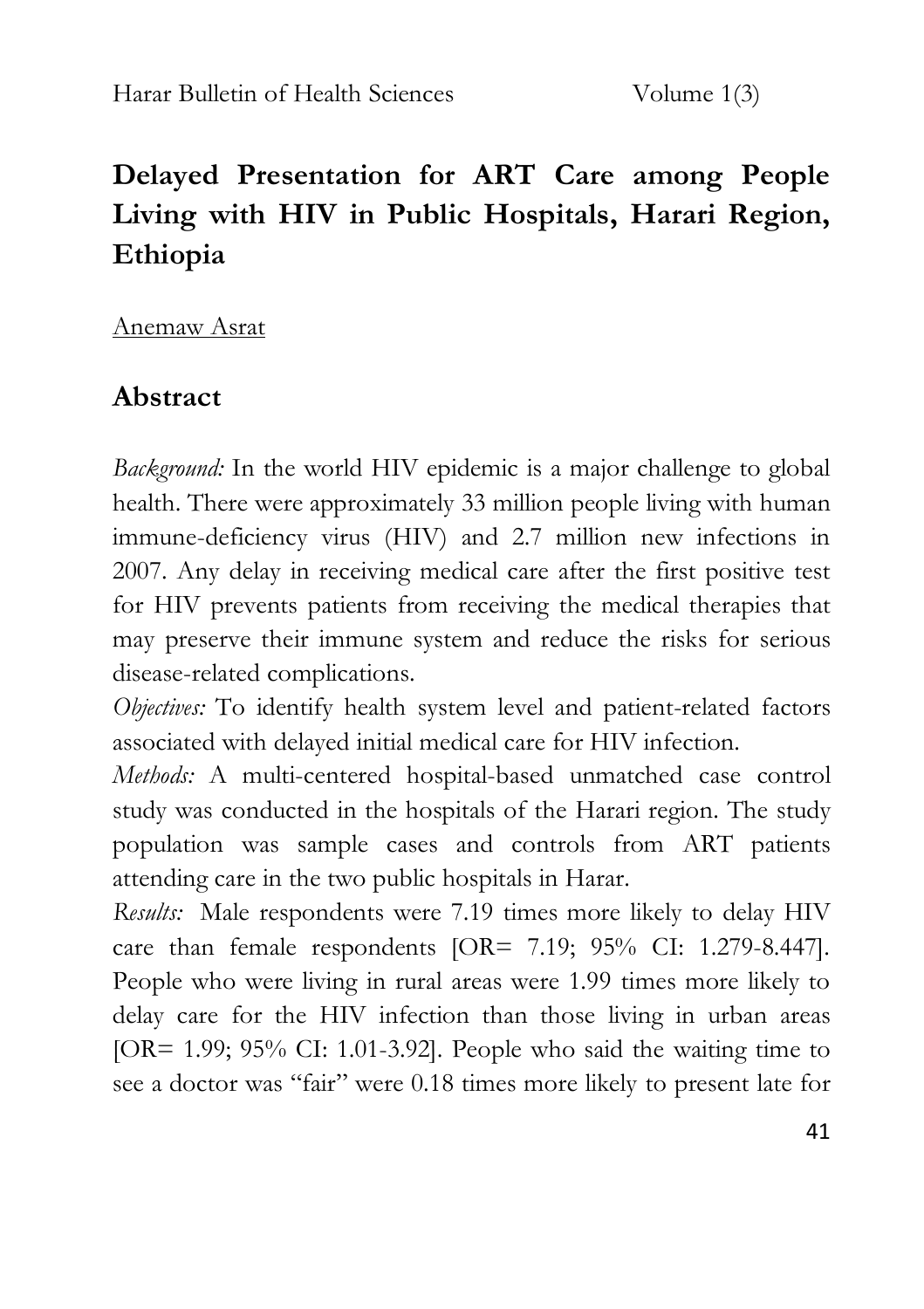HIV care than who said the waiting time was "not fair" [OR= 0.18; 95% CI: 1.928-44.824]. People who did not know where to get ART were 2.45 times more likely to be present late for HIV care than those who knew where to go for care [ OR= 2.45; 95% CI: 1.03-5.82].

*Conclusions:* Sex, residence, knowledge of where to get ART care and the waiting time to see a doctor were independently associated with late presentation for HIV care. Easy access to HIV testing in the community and health education campaigns encouraging sero-positive persons to seek treatment immediately are recommended. Providing more information about ART in the community needs to be conducted by health care organizations providing these services.

### **Introduction**

33.2 million people were living with HIV and 2.5 million became newly infected in the world in 2007. Approximately 2.1 million people lost their lives to AIDS in that year. Not only does the epidemic cause death and human suffering, it has also become a major cause of social and economic instability. The introduction of ART has offered hope to people living with HIV and has been credited with improving quality of life and reducing mortality. However, access to ART has always been a problem in developing countries, where only 28% of the 7.1 million people who need treatment is receiving it. Even the increased financial resources have not brought the number of patients on ART to the level desired. The cost of drugs does not seem to be the most important constraint of access to ART as many of the drugs are provided free of cost to eligible patients through the combined efforts of countries and bilateral and multilateral partnerships. (1)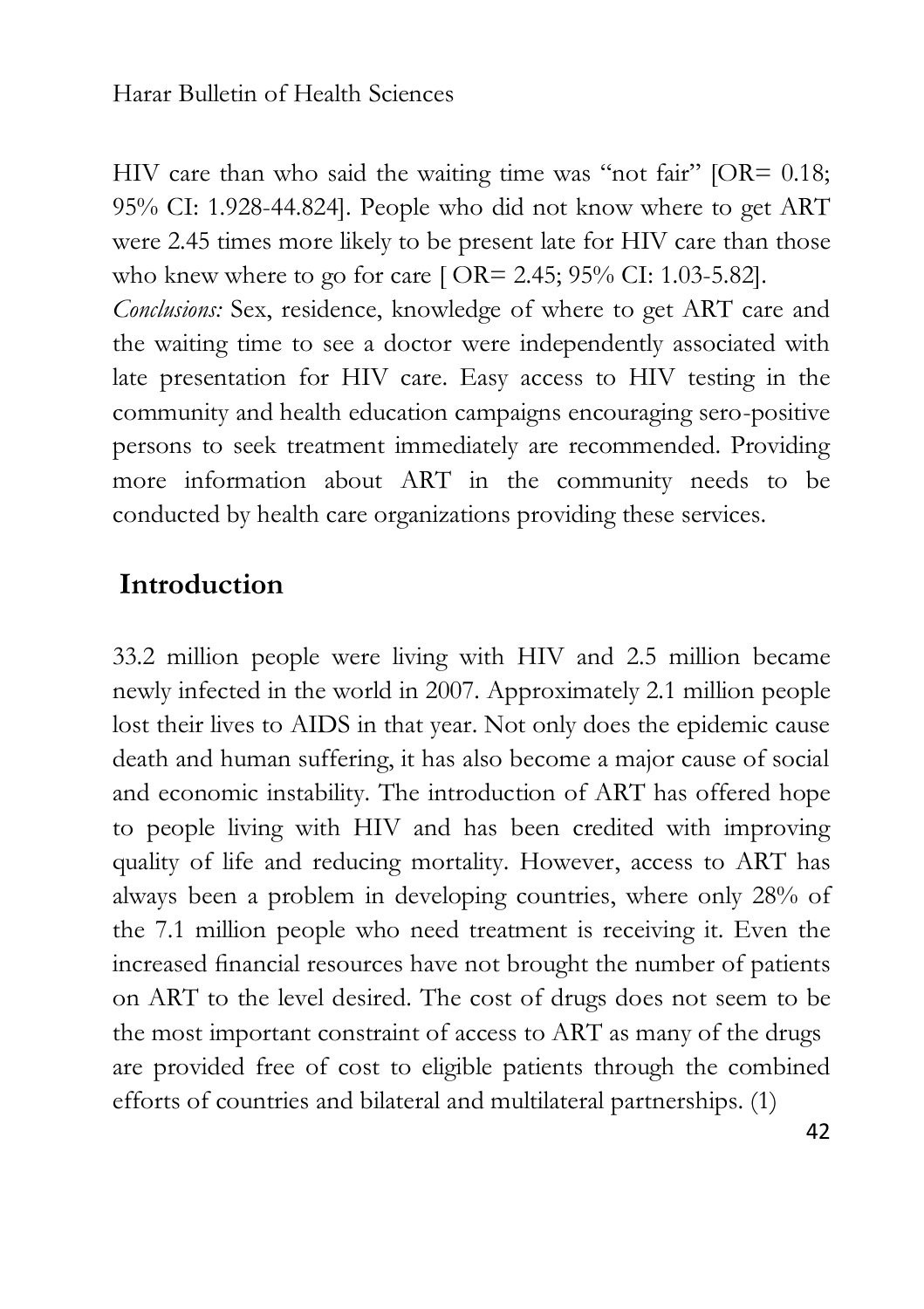The first evidence of the HIV epidemic in Ethiopia was detected in 1984. Since then, AIDS has claimed the lives of millions of Ethiopians and has left behind hundreds of thousands of orphans. The government of Ethiopia has taken several steps to stop the spread of the disease and to increase access to HIV care, treatment and support for persons living with HIV (PLWH). (2)

*Statement of the Problem:* According to FHAPCO, in 2007, the single point estimate for adult prevalence of HIV/AIDS in Ethiopia was estimated to be 2.1%, of which 7.7% was urban and 0.9% was rural. The estimated number of people living with HIV was 977,394, of which 258,264 were in need of ARV treatment. Of those who need access to ART, Children under 15 accounted for 15,716 (6.1%). Of those who need access to ART, it was projected that by 2010, 397,818 people would need ART of which 26,053 (6.6%) would be children under fifteen.

 Giving free ARV service began in January 2005 and public hospitals started providing free ARVs in March 2005. In scaling-up the ART services in the country, health centers started to deliver HIV care and ART in June 2006. As of March 2007, only 32% of PLWH in need of ART was reached. This called for increased strengthening and decentralizing of HIV care and ART services to the primary health facilities.

 Many patients with the HIV infection come for care late in the course of their disease. Coming late for treatment is associated with a poor prognosis, including worsened morbidity and shortened survival. Coming late for treatment limits patients from obtaining the maximum benefits of being screened for co-infections including tuberculosis and sexually transmitted infections, receiving timely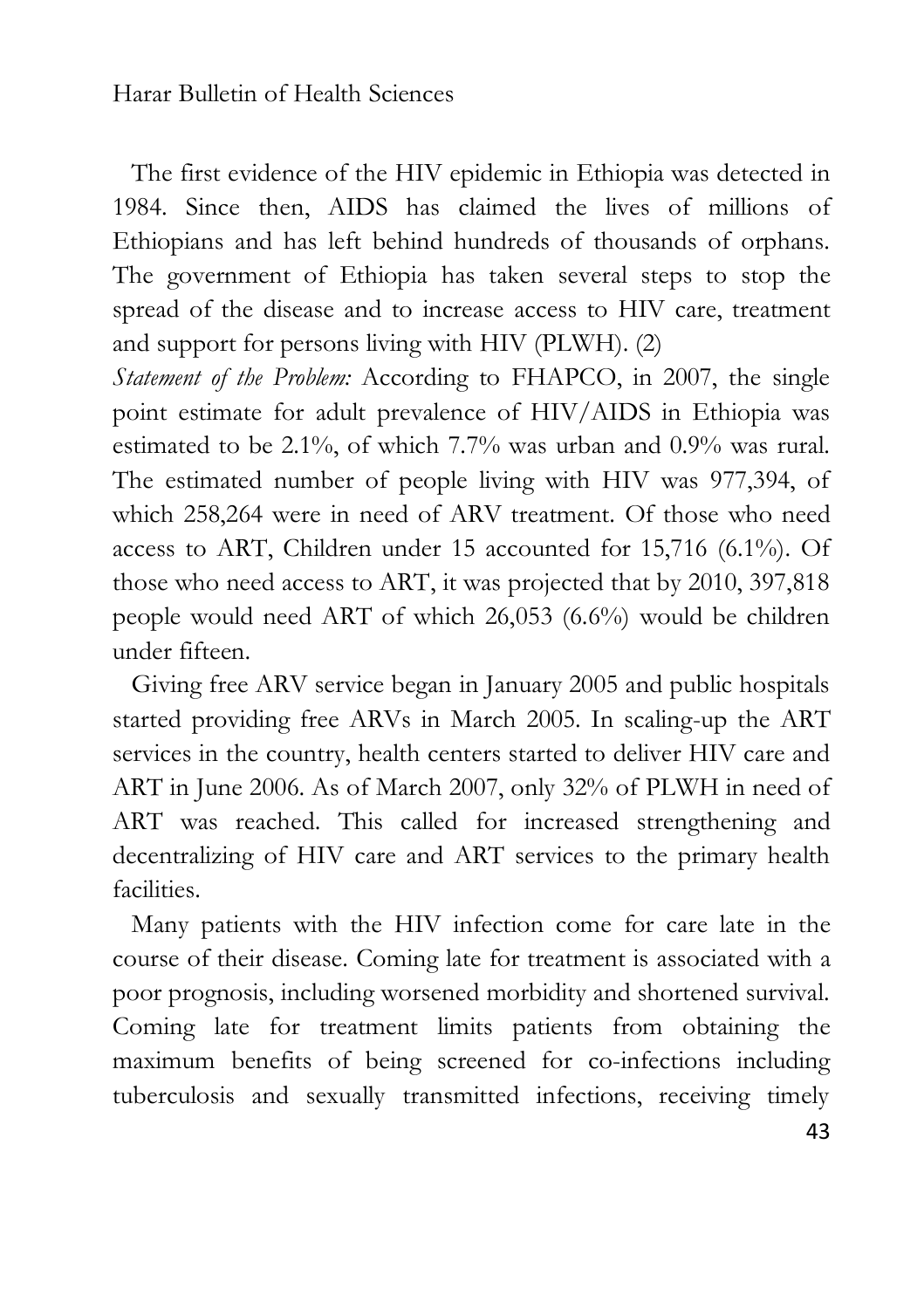antiretroviral therapy, and benefiting from educational, psycho-social and prophylactic interventions that are more effective when implemented earlier and that can prevent further infections. (3, 4)

 Despite the proven benefits conferred by early HIV diagnosis and treatment delays in HIV medical care are common and these delays are not fully understood. It is important to analyze socio-demographic variables among study subjects to identify parameters that may improve early diagnosis and timely initiation of ART. This would help to improve the management of the disease. It is important to investigate the barriers to access treatment among HIV infected people. (5,6)

### **Objectives**

*General Objective:*

1. To assess factors associated with delayed ART care among PLWH in public hospitals in Harar.

*Specific Objectives:*

- 1. To identify socio-demographic and behavioral factors associated with delayed initial medical care for HIV infection.
- 2. To examine health care system factors associated with late presentation to primary care after a sero-positive test result for HIV.
- 3. To determine the awareness levels of ART patients about both ART and HIV/AIDS prior to ART initiation.
- 4. To describe VCT service use patterns and sexual behaviors prior to ART initiation by ART patients.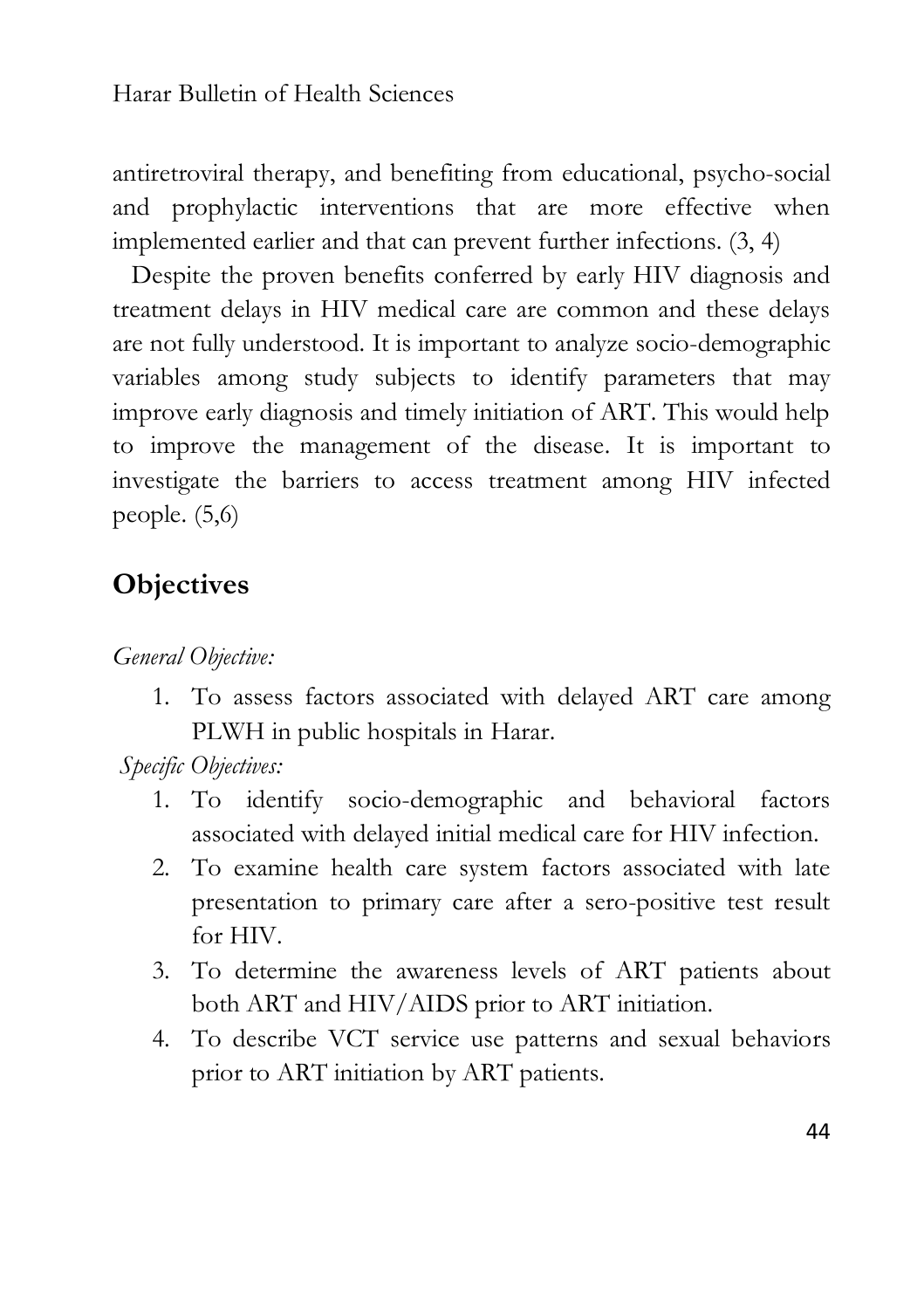## **Methods**

*Study Area and Period:* The study was carried out in the public hospitals of Harari Regional State. The study was conducted from February to April 2010.

*Study Design:* A multi-centered, hospital-based, unmatched casecontrol study design using a quantitative data collection method was employed.

*Study Population:* The study population for the cases were all HIV/AIDS patients registered with CD4 cell counts of <100/ml. The controls were HIV/AIDS patients registered in the hospitals with CD4 cell counts of  $\geq$ 100/ml during initiation of ART in the hospitals.

## **Variables**

*Independent Variables:* Socio-demographic and economic variables which included ethnicity, sex, age, length of time since HIV diagnosis, area of residence, estimated distance to clinic, income, and sickness status when first tested for HIV were some of the independent variables.

 Health care system variables included trust in the medical provider, availability of drugs and supplies and any additional resources for ART. Contextual factors that affect ART initiation included alcohol consumption and cultural and religious factors. Knowledge and beliefs of the patients about HIV/AIDS and ART were also investigated.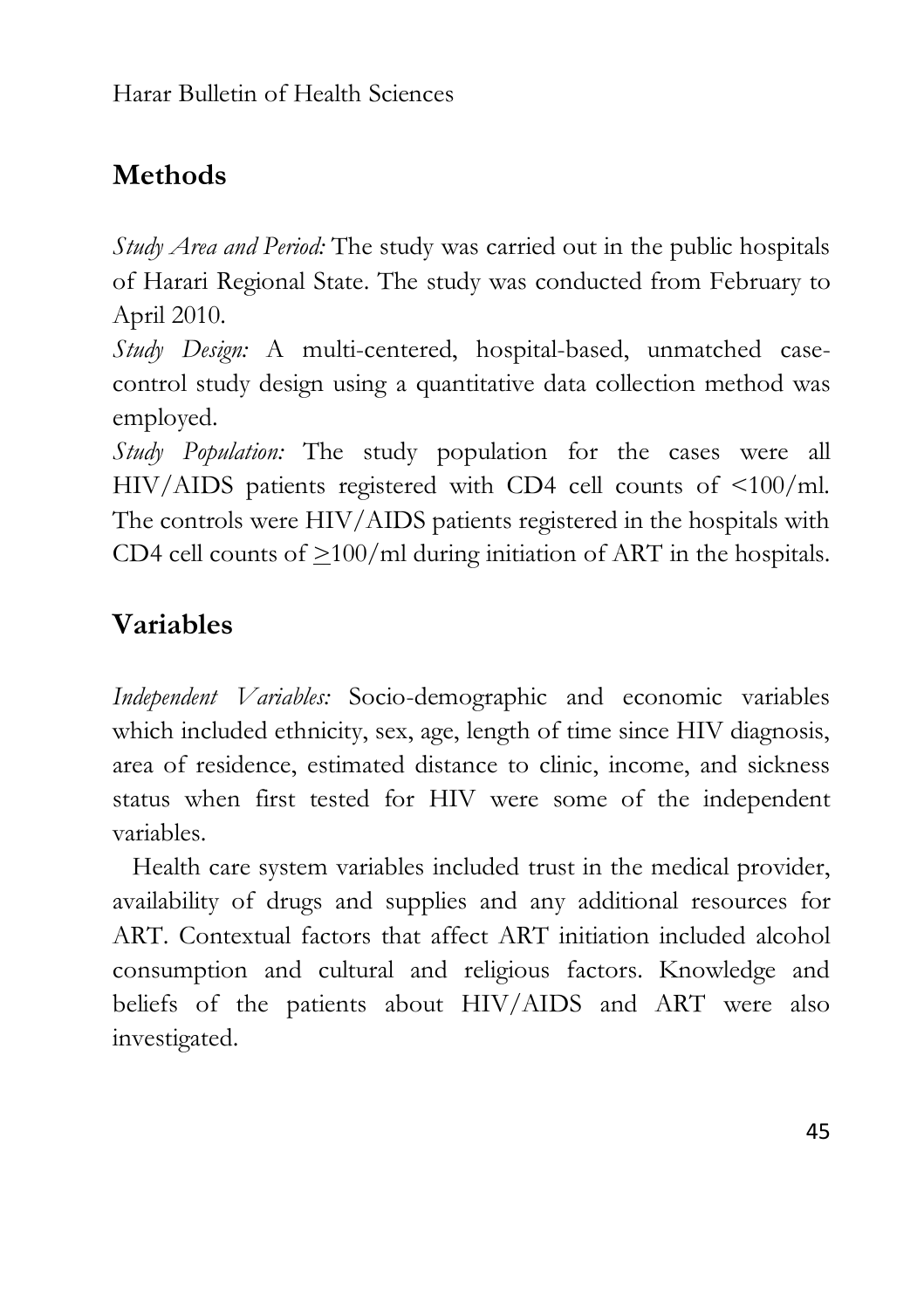*Dependent Variable:* The delayed seeking of medical care for HIV seropositive was the dependent variable.

*Sample Size Determination:* The sample size was calculated based on the assumption that education was the major determining factor for ART utilization among HIV patients. To determine the sample size, two proportion formulas for unmatched case–control were used. Based on the assumptions of sample size calculation using Epi-Info Version 3.3.2.0 (Stat Cal), the total study sample size was 274 ART patients. With a 10% contingency for non-response, the final sample size was 302. Of these, 151 were late presenters and 151 were early presenters.

*Assumptions*: C.I = 95%,  $\alpha$  = 0.05; 1- $\beta$  = 80 %; r = 1 (control: case = 1:1); OR = .49 The prevalence of non-delayers and delayers was 58.8% and 41.2%, respectively.

*Sampling Procedures:* The cases and the controls were selected based on their CD4 cell count registration. The patients attending ART were included in the study by simple random sampling. The study subjects were distributed proportionally to the hospitals based on the number of patients they were serving during the data collection period.

*Data Collection Procedures and Instruments:* With the consent of each respondent, data were collected using a structured questionnaire developed after a review of relevant literature. After the subjects were asked for their voluntary participation, B.Sc. or diploma nurses conducted the interviews.

*Data Analysis:* All responses to the questionnaires were coded and entered into Epi-Info and exported to SPSS for analysis. Cross tabulations were computed to calculate odd ratios, p-values and  $X^2$  for bi-variate descriptive analysis. Bi-variate analysis was conducted first to see the association between factors like socio-demographic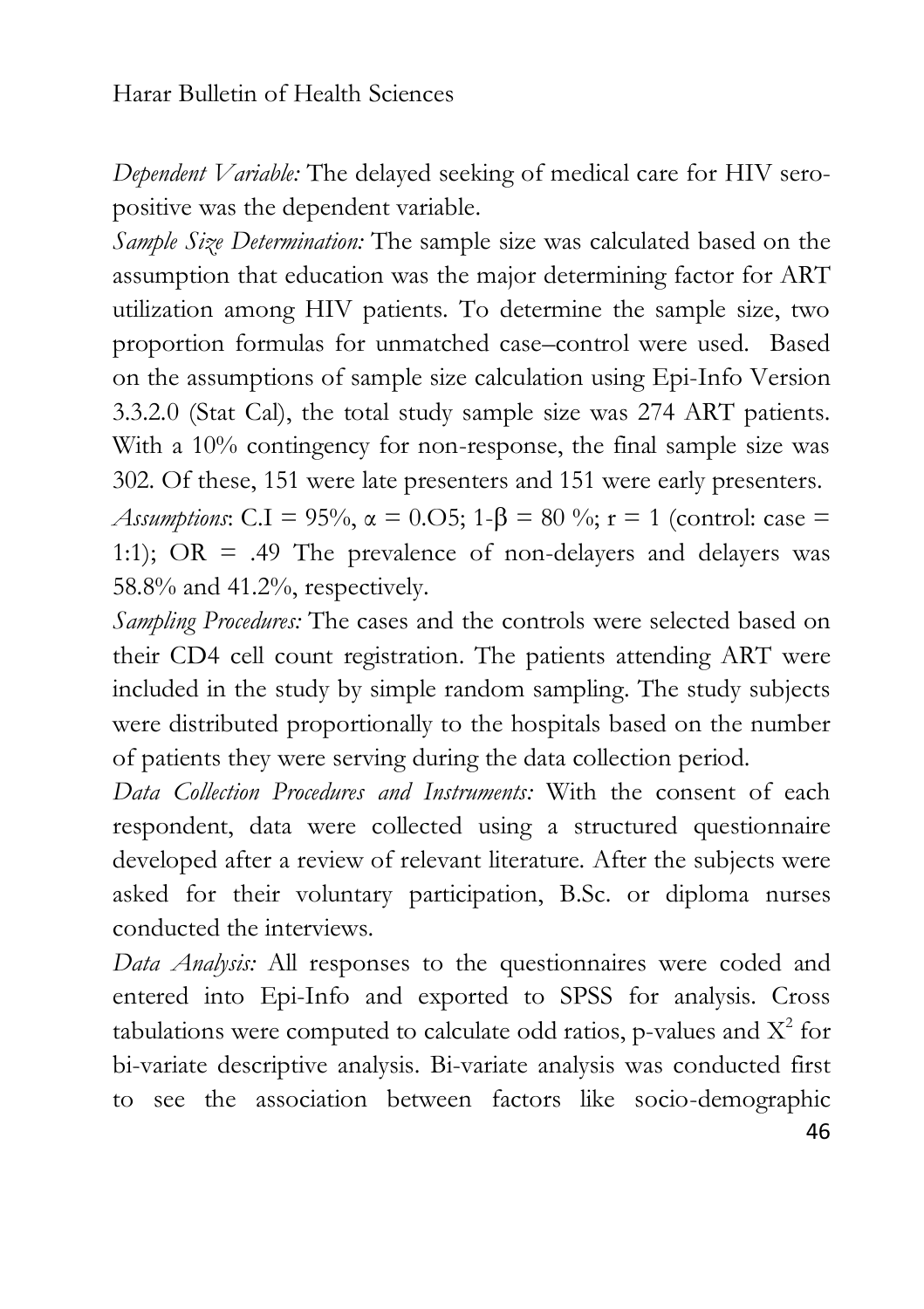variables and late presentation. Multivariable logistic regression was computed to identify factors associated with ART initiation at a lower CD4 cell count. A multi-variate analysis model was implemented by specific objective analysis. Differences between delayers and nondelayers were compared for relevant categorical and continuous variables using chi-square testing.

*Data Quality Assurance:* The data collection instrument was a questionnaire and it was developed first in English and then translated into Amharic. It was then translated back into English by different individuals for consistency. Pre-testing of the questionnaire was conducted on patients in a hospital not included in this study. Based on the pre-testing, questions were revised and those found unclear were amended. Training was given by the principal investigator to the data collectors and supervisors on the objectives and processes of data collection. Completeness, accuracy and consistency of the collected data were checked on a daily basis by the supervisors and principal investigator.

*Ethical Considerations:* The Institutional Research Ethics Review Committee of the College of Health Sciences in Harar campus approved the research proposal. Letters requesting approval for the study were submitted to the hospital officials to obtain their permission. Also, written consent was obtained from each of the study participants. Confidentiality was maintained throughout the study. Anonymity was assured to all patients involved.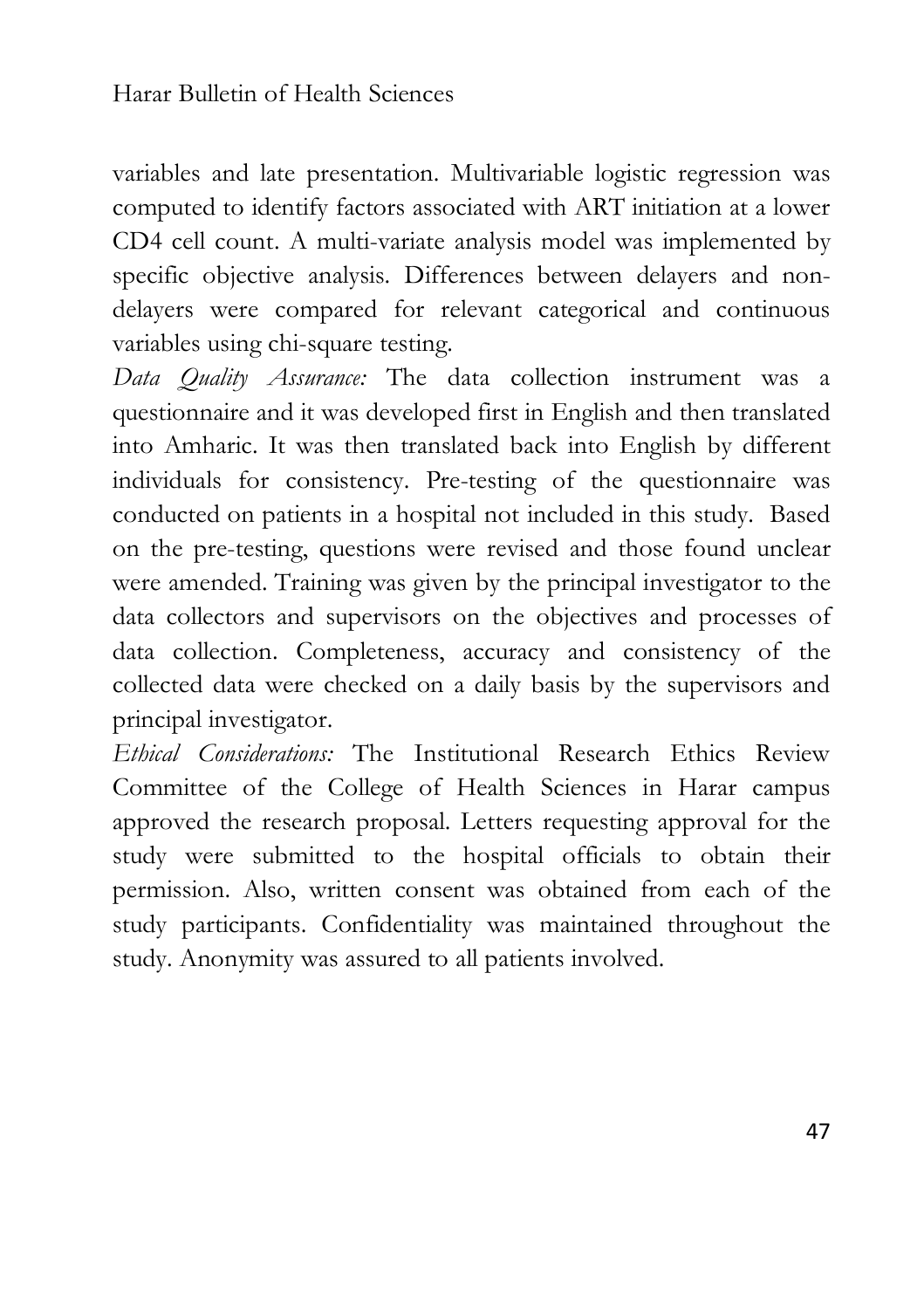## **Results**

*Socio-demographic Characteristics:* A total of 284 PLWH were selected from the source population attending the hospitals during the data collection period. The response rate was 94%. Of the total study participants, 135 were cases and 149 were controls. PLWH included in the study presented for HIV care in both hospitals during the study period with 69.1% from Hiwot Fana hospital and 30.9% from Jugol Hospital.

*Knowledge, Attitudes and Beliefs towards HIV/AIDS and HIV Care:*

Knowledge, attitudes and beliefs of PLWH towards HIV/AIDS and HIV care before HIV-diagnosis was assessed during the interviews. The findings of this indicated that only 3.7 % of the cases and 8.2% of the controls believed that ART could cure HIV. A total of 96.9% of the cases and 97.9% of the controls said they knew how HIV was transmitted. Overall, the knowledge of the mode of transmission of HIV/AIDS and preventive measures of HIV/AIDS was good among both study groups. Concerning awareness of HIV care, 24.6% of the cases and 32.4% of the controls knew that HIV care existed and they were aware that the care was freely available. Of 284 participants, 72.4% of the cases and 66.7 % of the controls knew a health facility where they could get HIV care before their HIV diagnosis.

48 *Association of ART-related Attitudes and Beliefs with Delayed Presentation for HIV Care:* The attitudes towards and beliefs about ART and their relationship with late presentation for HIV care were examined using an eleven item document that assessed ART-related attitudes and beliefs. Of these, four items sought any perceptions that HIV/AIDS was more controllable since the availability of ART, while seven items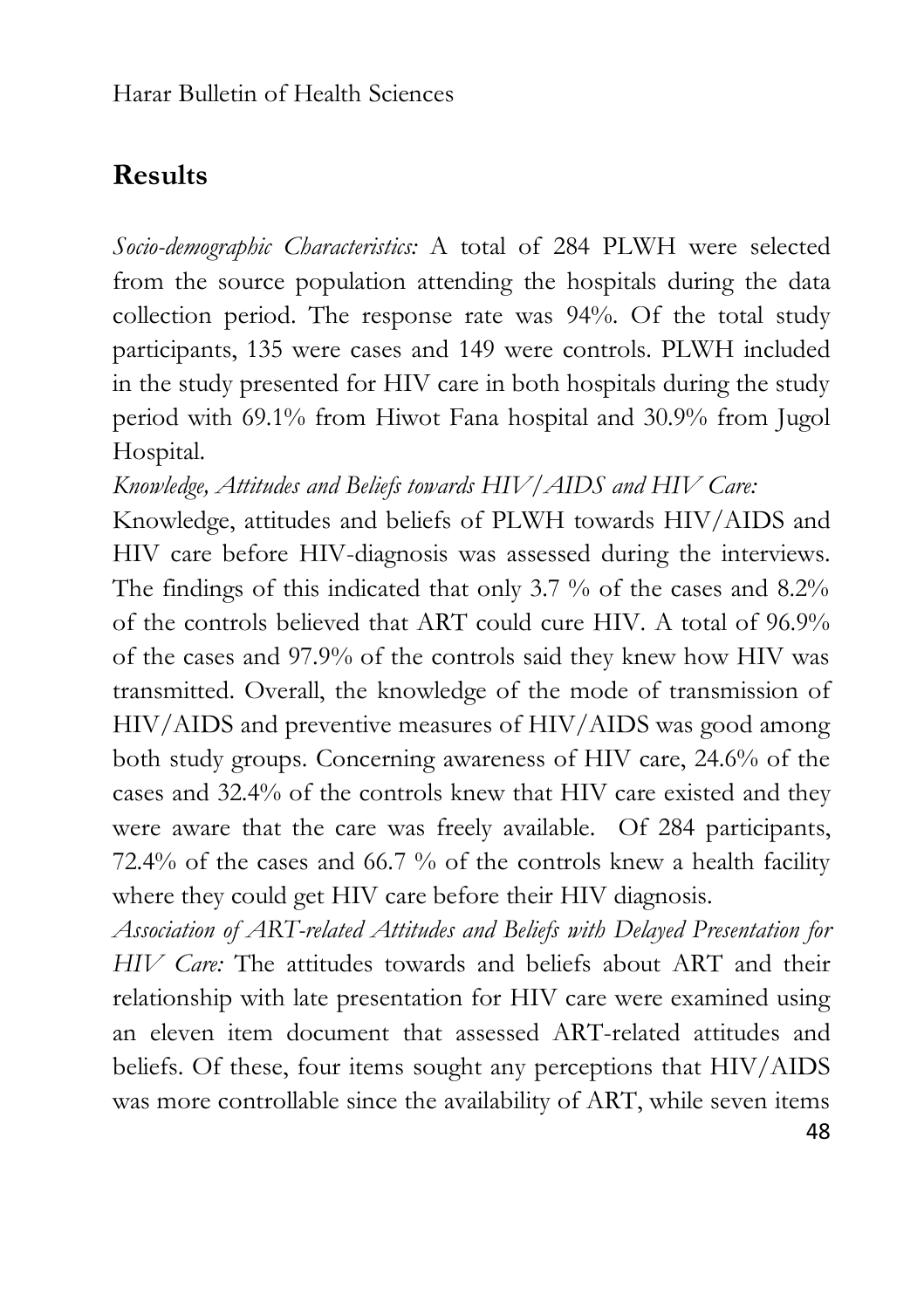sought to measure ART-related risk compensation. In general, the factors assessing PLWH attitudes and beliefs were not associated with late presentation for HIV care  $(P > 0.05)$ .

*Risk Perception Before HIV Testing:* Perception of risk of HIV-infection before HIV-diagnosis was assessed during the interviews as well as the reasons why the subjects did or did not feel at risk. Regarding their perceptions of risk, all subjects were asked whether they had perceived having any risky conditions for HIV infection. A total of 22.7% of the cases and 20.9 % of the controls felt at risk for HIV infection and a list of possible reasons was used to identify risk factors for considering themselves to be at risk for the infection.

*HIV Testing:* Regarding awareness of HIV testing, 46.6% of the cases and 50.7 % of the controls had been aware of existence of VCT and that it was free before their first positive HIV testing. A total of 10.2% of the cases and 13.1% of the controls did have a previous HIV test before HIV diagnosis. Following their HIV diagnosis, 27.6% of the cases and 27.7% of the controls did not disclose their HIV positive status to others apart from health workers.

 Possible reasons for non-disclosure of their HIV status to others mentioned in both study groups were fear of HIV-related stigma consisting of fear of losing a partner, their friends and family, children or employment and fear of being rejected. A fear of isolation and expection to experience stress were also reasons mentioned. Among 112 of the cases and 124 of the controls who reported having a spouse or sexual partner, 32.1 % of the cases and 35.5 % of the controls did not disclose their HIV status to their spouse or sexual partner.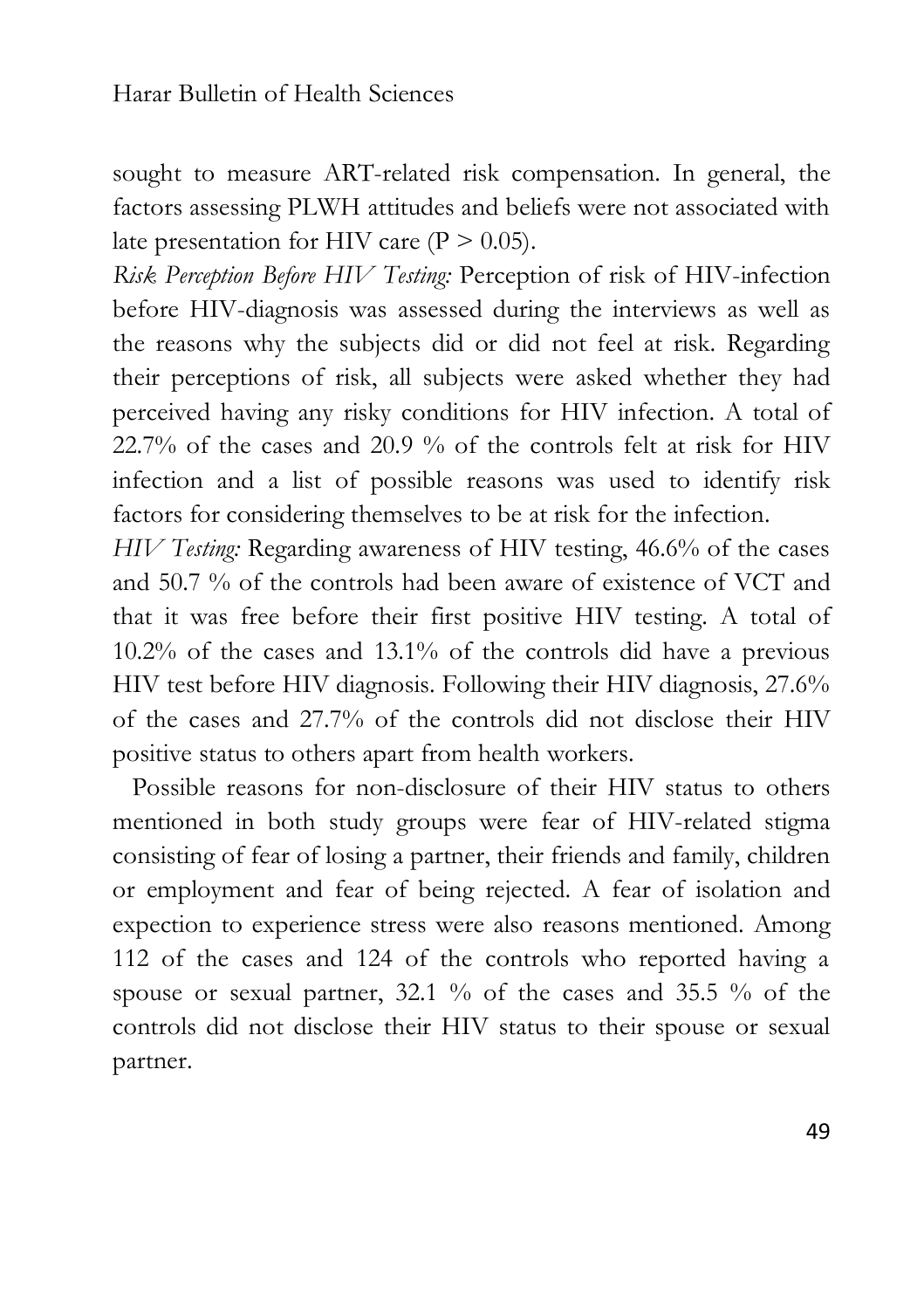The counselling offered at the time of their first positive HIV result was examined. In this study, 97% of the cases and 98.6 % of the controls were satisfied with the counselling provided.

*Behavioral Characteristics:* In the bi-variate analysis, chewing chat was significantly associated ( $P= 0.04$ ) with late presentation for HIV medical care.

*Health Care Setting:* Overall, 87.6% of the cases and 68.1% of the controls had seen a health care provider in the previous year of HIV diagnosis for health problems they faced during this period.

 A final model was constructed using a forward logistic regression method. Variables which showed an association with presentation for HIV care in the bivariate analysis, factors which were significantly associated with the time of presentation such as occupational status at the time of HIV diagnosis and their area of residence were included to construct the final model. Moreover, the respondents marital status, living arrangements, ownership of residence, pregnancy status, knowledge that all PLWH were eligible for HIV care, perceptions that ART had many side effects, stigma and discrimination by relatives, awareness of VCT, source of information about VCT, knowing where to get VCT, HIV testing with symptoms or sickness, HIV testing with medical consultation, HIV status disclosure to spouse or sexual partner, HIV status disclosure to families, ever using alcohol, using alcohol in the previous year, having a steady partner at HIV diagnosis, time spent with the steady partner, health-seeking behavior when feeling at risk, prior experience of health care delivery and travel time to the hospital were also included to construct the final model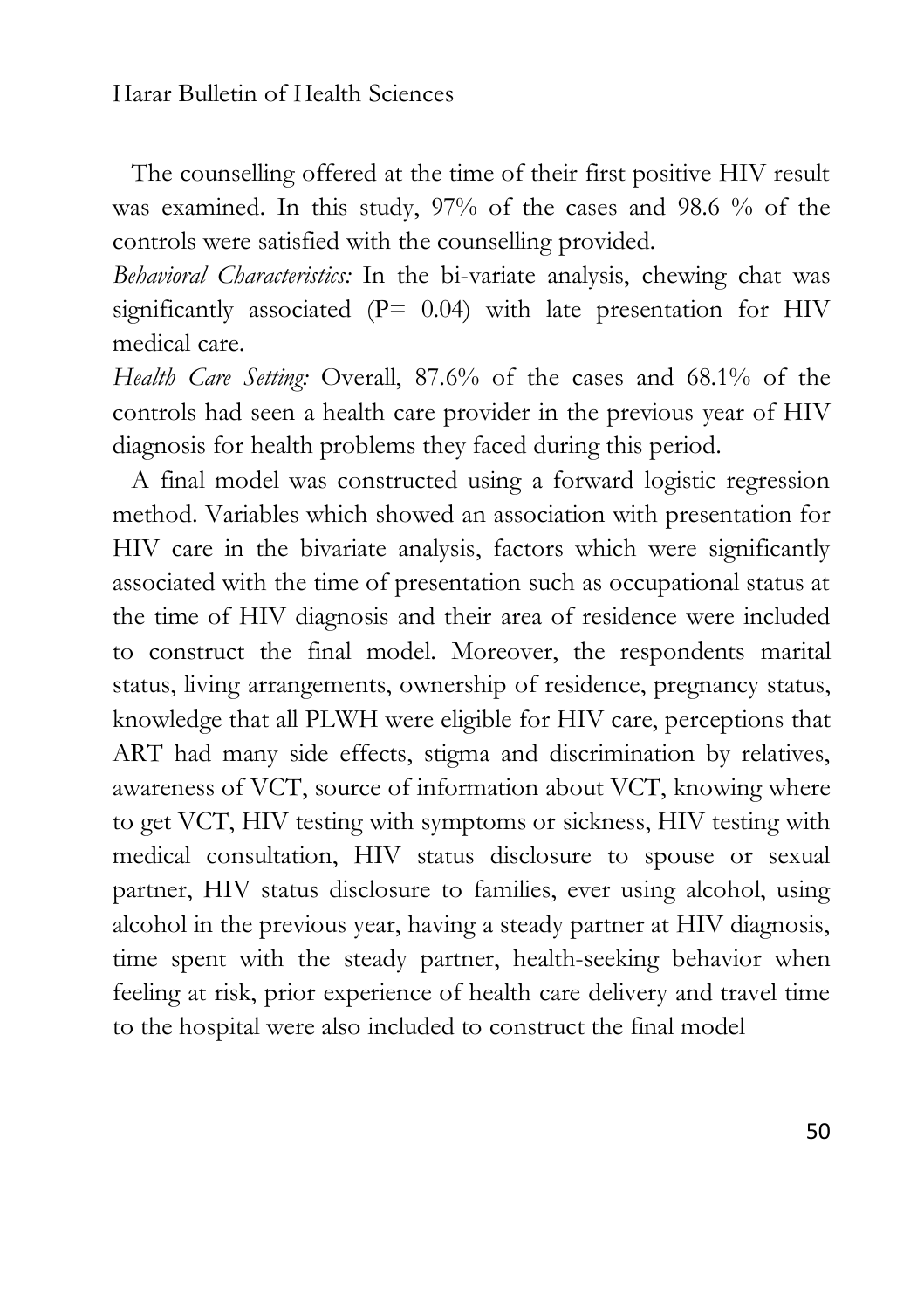Table 1. Association of Sex, Residence and Waiting Time and Presentation for HIV Care in Public Hospitals serving the Harari Regional State, April 2010.

| Variables           | Cases     | Controls  | <b>Crude OR</b>     | <b>Adjusted OR</b>   |
|---------------------|-----------|-----------|---------------------|----------------------|
|                     | $N$ (%)   | $N($ %)   | $(95\%CI)$          | $(95\%CI)$           |
| Sex                 |           |           |                     |                      |
| Male                | 40(29.6)  | 49(32.9)  | $0.85(0.52 - 1.42)$ | $7.19(1.27 - 40.71)$ |
| Female              | 95(70.4)  | 100(67.1) | 1.00                | 1.00                 |
| Residence           |           |           |                     |                      |
| Urban               | 102(75.4) | 119(80.4) | 1.00                | $1.99(1.01 - 3.92)$  |
| Rural               | 33(24.6)  | 27(19.6)  | $5.34(1.13 - 25.3)$ | 1.00                 |
| Knew                |           |           |                     |                      |
| <i>W</i> here<br>to |           |           |                     |                      |
| Get ART             |           |           |                     |                      |
| Yes                 | 76(72.4)  | 82(66.7)  | 1.00                | 1.00                 |
| $\rm No$            | 29(27.6)  | 41(33.3)  | $1.31(0.74 - 2.31)$ | $2.45(1.03 - 5.82)$  |
| Waiting             |           |           |                     |                      |
| Time to See         |           |           |                     |                      |
| a Doctor is         |           |           |                     |                      |
| Fair.               |           |           |                     |                      |
| Yes                 | 122(93.1) | 143(97.3) | $0.38(0.11 - 1.26)$ | $0.18(0.04 - 0.82)$  |
| $\rm No$            | 9(6.9)    | 4(2.7)    | 1.00                | 1.00                 |

 In multivariate analysis, male respondents were 7.19 times more likely to present late for HIV care than female respondents, [OR= 7.19; 95% CI: 1.279-8.447]. People who were living in rural areas were 1.99 times more likely to present late for HIV care than those who were living in urban areas [OR= 1.99; 95% CI: 1.01-3.92]. People who did not know where to get ART were 2.45 times more likely to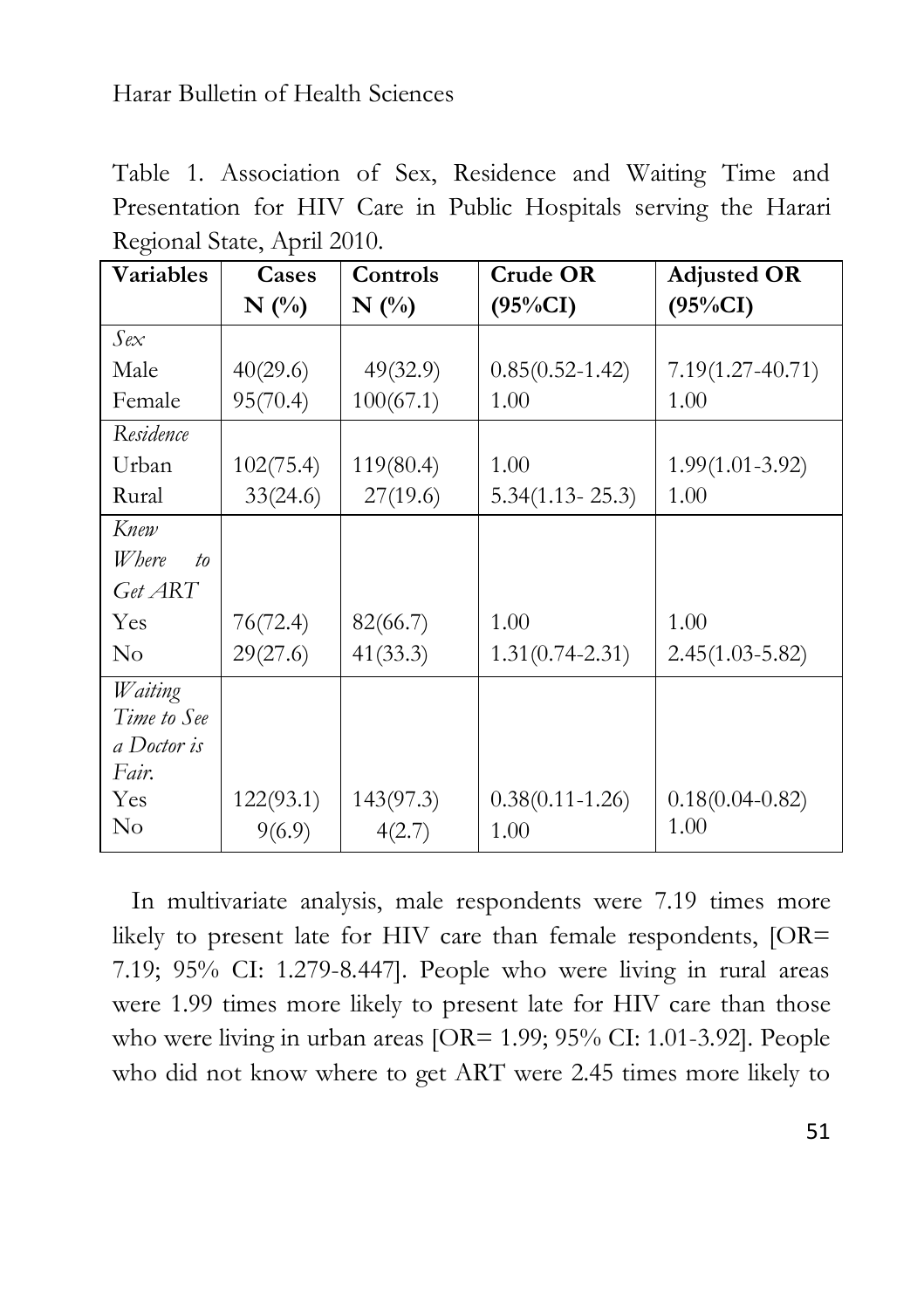present late for HIV care than who knew [ OR= 2.45; 95% CI: 1.03- 5.82].

### **Discussion**

The Centers for Disease Control and Prevention in the United States has set a strategic HIV prevention goal of linking at least 80% of the newly diagnosed HIV persons to HIV medical care within 3 months of diagnosis. This goal was established with two intentions which are to give the newly-diagnosed PLWH all of the clinical advantages resulting from initiation of HIV medical care and to provide PLWH counselling allowing them to learn how to reduce HIV transmission to their spouses, partners or anyone else.

 A number of studies in low and middle-income countries have identified high costs, lack of information about ART and stigma as factors that impede PLWH from accessing HIV care. This study sought to identify factors perceived as barriers to accessing HIV care in public hospitals on the basis of surveys among PLWH. In addition, the study aimed to compare the knowledge, attitudes and beliefs of PLWH enrolled in public hospitals on ART. The overall time to presentation for HIV medical care, which is the time between knowledge of infection and entry to care, is multidimensional. Delays may be due to delayed diagnosis after being infected or the delayed linkage to HIV medical care after diagnosis. This study examined the issue of late presentation focused on the delay in seeking HIV care and looked at the reasons for delay.

 This study found that sex, place of residence, knowledge of where to get ART care and the waiting time to see a doctor were associated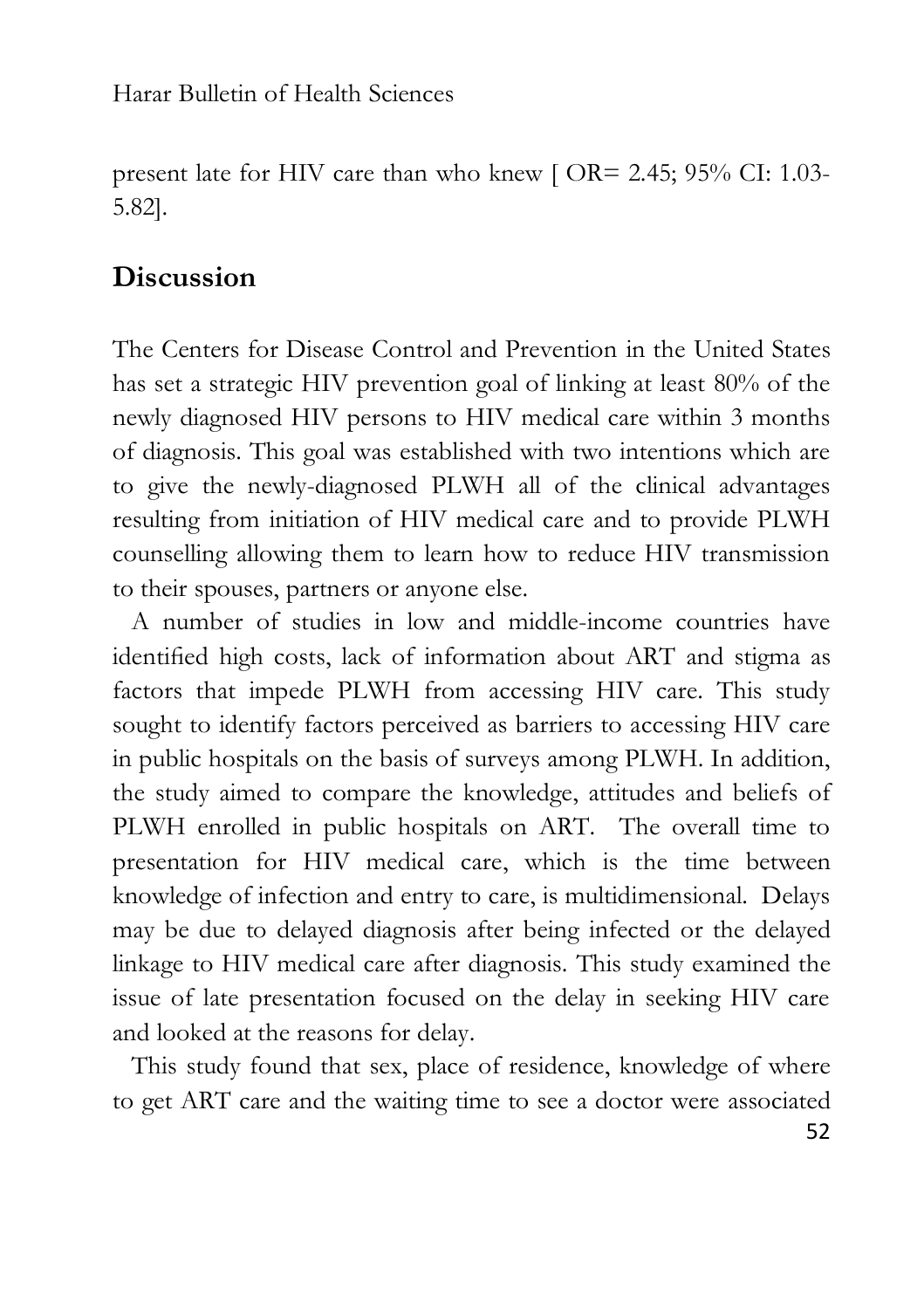with the time of presentation for ART care. This is consistent with other studies.

### **Conclusions**

This study examined PLWH decisions to access treatment and perspectives surrounding the circumstances of treatment. Many factors at individual and societal levels negatively affect whether individuals with HIV seek HIV testing in the first place and whether they seek the appropriate care once they are found to be HIV positive. Sex, residence, knowledge of where to get ART care and the waiting time to see a doctor were independently associated with late presentation for HIV care.

### **Recommendations**

There are multiple factors associated with the delay in entering treatment, including delays in HIV testing and delays in accessing care, once a person knows his or her HIV status.

1. In order to improve the ability to identify HIV positive individuals who do not know whether they are infected and give them the care that they need, organizations working in HIV care must improve access to HIV testing. HIV testing must be easily and readily available to all. Care to all PLWH must also be easily and readily accessible to all.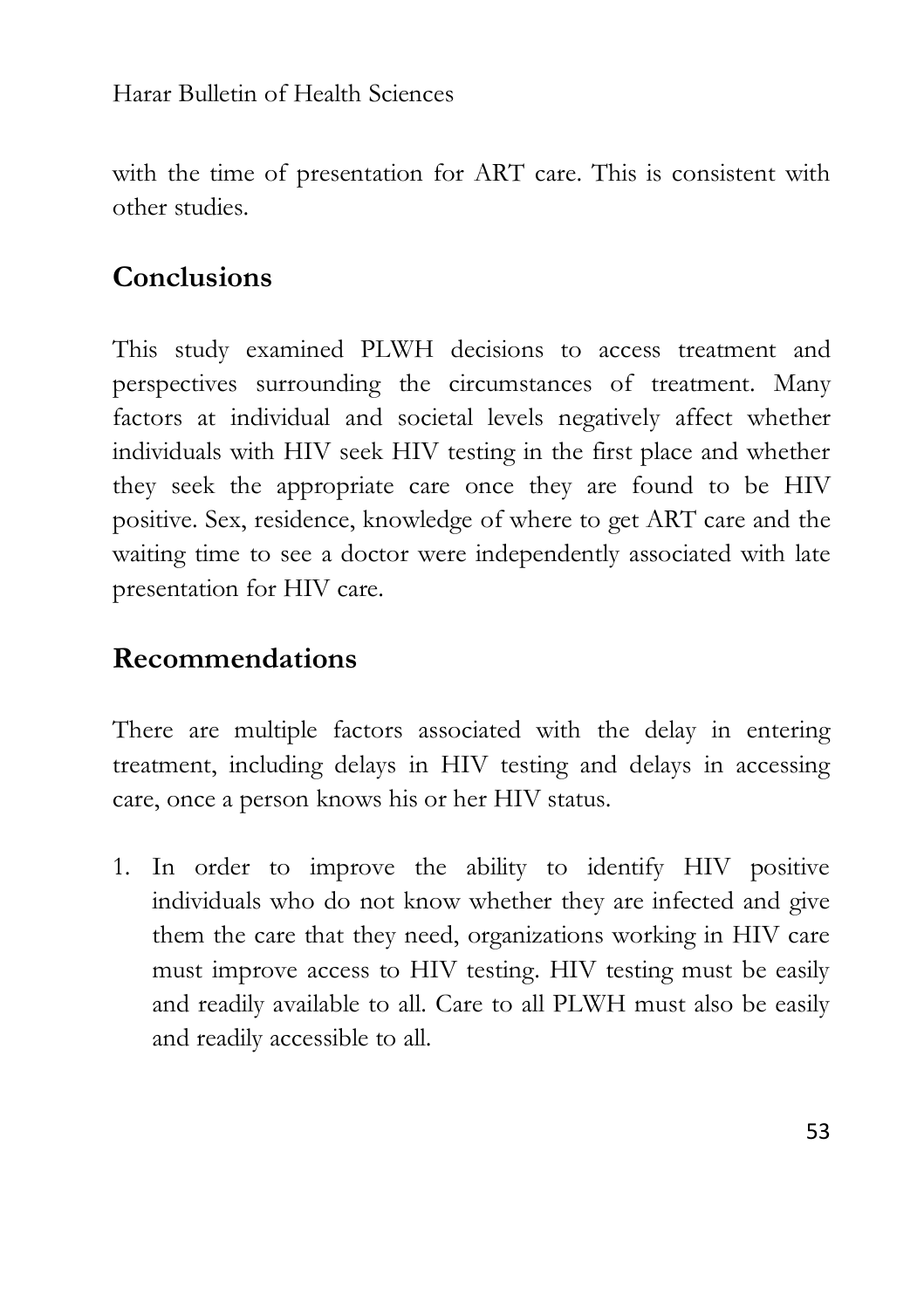- 2. Health education campaigns aimed at reaching the entire population can increase HIV knowledge about disease risk factors and can prompt PLWH to present for care as soon as diagnosed.
- 3. Organizations working with HIV care should pay particular attention to the dissemination of information about HIV/AIDS and ART in their communities, as this lack of information about leads to the continuation of stigma and discrimination.

### **Acknowledgements**

The author thanks Haramaya University for providing the funds for this research.

## **References**

- 1. Posse M, Meheus F, Asten H, Ven A, Baltussen R. Barriers to access to antiretroviral treatment in developing countries: A review. Trop Med and Int Health. 2008;13(7):904-13.
- 2. Federal HIV/AIDS Prevention and Control Office. Guidelines for HIV Care/ART Clinical Monitoring in Ethiopia. Addis Ababa, Ethiopia. 2007.
- 3. Carter S. AIDS doesn't kill its customer: Understanding barriers to access and adherence to HIV treatment among young people living in peri-urban Uganda. Unpublished Thesis. 2009.